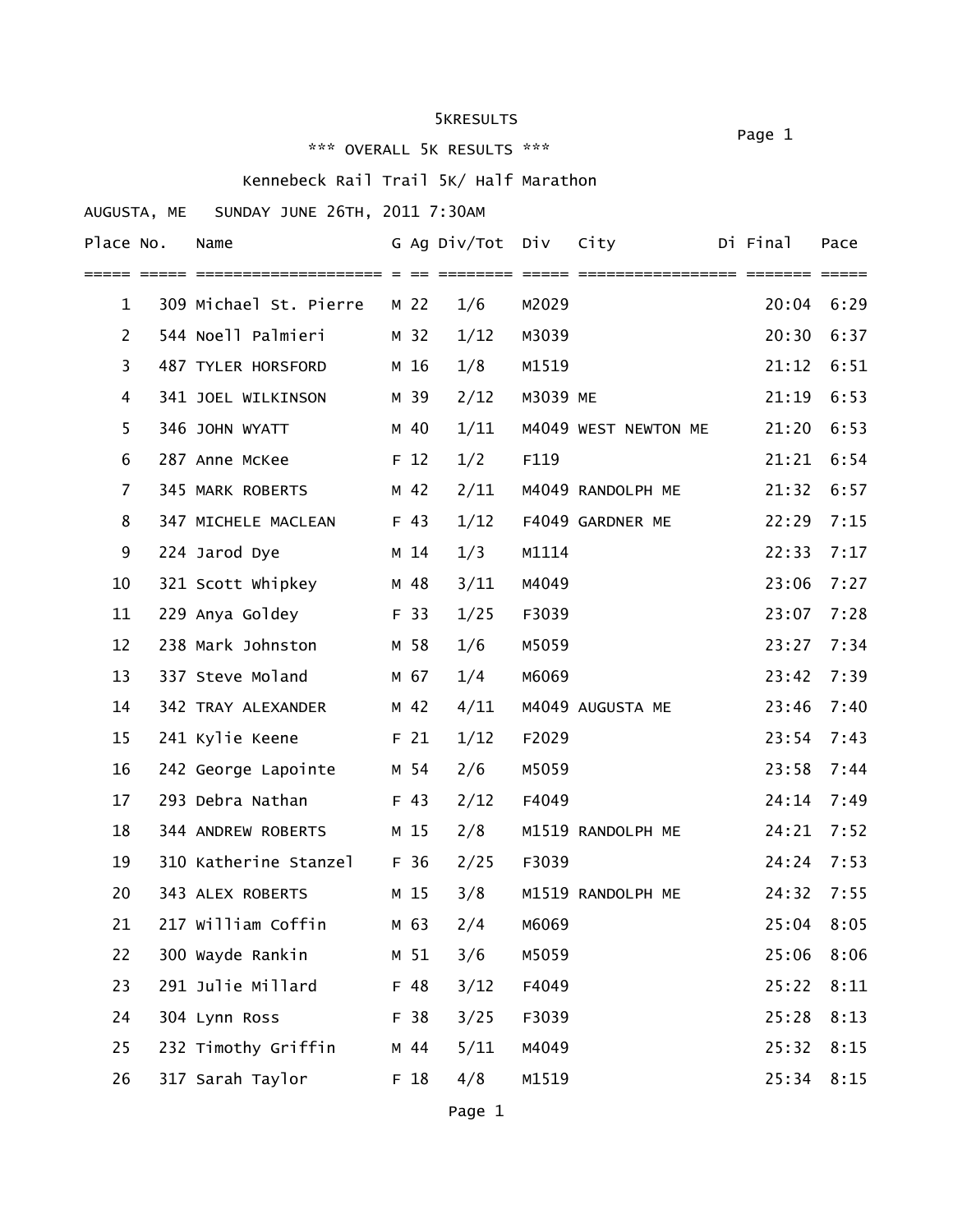|    |                               |      | <b>5KRESULTS</b> |       |       |      |
|----|-------------------------------|------|------------------|-------|-------|------|
| 27 | 207 Christopher Bournaki M 33 |      | 3/12             | M3039 | 25:45 | 8:19 |
| 28 | 538 Jennifer Noftall          | F 34 | 4/25             | F3039 | 25:53 | 8:21 |
| 29 | 331 Kara Bilodeau             | F 33 | 5/25             | F3039 | 25:54 | 8:22 |
| 30 | 307 Theresa Salewski          | F 51 | 1/7              | F5059 | 25:57 | 8:23 |
| 31 | 239 Alison Jorgensen          | F 35 | 6/25             | F3039 | 26:02 | 8:24 |
| 32 | 250 Andrea McArthur           | F 35 | 7/25             | F3039 | 26:04 | 8:25 |
| 33 | 308 Bethany Savage            | F 35 | 8/25             | F3039 | 26:05 | 8:25 |
| 34 | 245 Adam Lee                  | M 31 | 4/12             | M3039 | 26:09 | 8:27 |
| 35 | 320 Laurie Webb               | F 46 | 4/12             | F4049 | 26:23 | 8:31 |
| 36 | 547 Heidi Parker              | F 25 | 2/12             | F2029 | 26:33 | 8:34 |
| 37 | 324 Bill Boardman             | M 47 | 6/11             | M4049 | 26:44 | 8:38 |
| 38 | 301 Jane Rau                  | F 61 | 1/3              | F6069 | 26:53 | 8:41 |
| 39 | 319 Jeff Tyler                | M 39 | 5/12             | M3039 | 26:55 | 8:41 |
| 40 | 249 Nancy MacDonald           | F 38 | 9/25             | F3039 | 27:03 | 8:44 |
| 41 | 336 Judith Moland             | F 65 | 2/3              | F6069 | 27:19 | 8:49 |
| 42 | 211 Kaylon Brown              | F 19 | 5/8              | M1519 | 27:25 | 8:51 |
| 43 | 327 Bryan Terenzoni           | M 42 | 7/11             | M4049 | 27:29 | 8:52 |
| 44 | 305 Jon Ryder                 | M 48 | 8/11             | M4049 | 27:35 | 8:54 |
| 45 | 286 Heidi McCarthy            | F 30 | 10/25            | F3039 | 27:37 | 8:55 |
| 46 | 222 Melissa Dugal             | F 25 | 3/12             | F2029 | 27:41 | 8:56 |
| 47 | 219 Rebecca Cromwell          | F 19 | 6/8              | M1519 | 27:49 | 8:59 |
| 48 | 311 Shawn Staples             | M 29 | 2/6              | M2029 | 27:56 | 9:01 |
| 49 | 325 Adam Pilon                | M 31 | 6/12             | M3039 | 28:13 | 9:06 |
| 50 | 316 Sione Tangatu'a           | M 32 | 7/12             | M3039 | 28:18 | 9:08 |

|           |                                            | *** OVERALL 5K RESULTS *** |       |  | Page 2     |      |
|-----------|--------------------------------------------|----------------------------|-------|--|------------|------|
|           | Kennebeck Rail Trail 5K/ Half Marathon     |                            |       |  |            |      |
|           | AUGUSTA, ME∆ SUNDAY JUNE 26TH, 2011 7:30AM |                            |       |  |            |      |
| Place No. | Name                                       | G Ag Div/Tot Div City      |       |  | Di Final   | Pace |
|           |                                            |                            |       |  |            |      |
| 51        | 236 Pete Hodgin                            | M 39 8/12                  | м3039 |  | 28:31 9:12 |      |

Page 2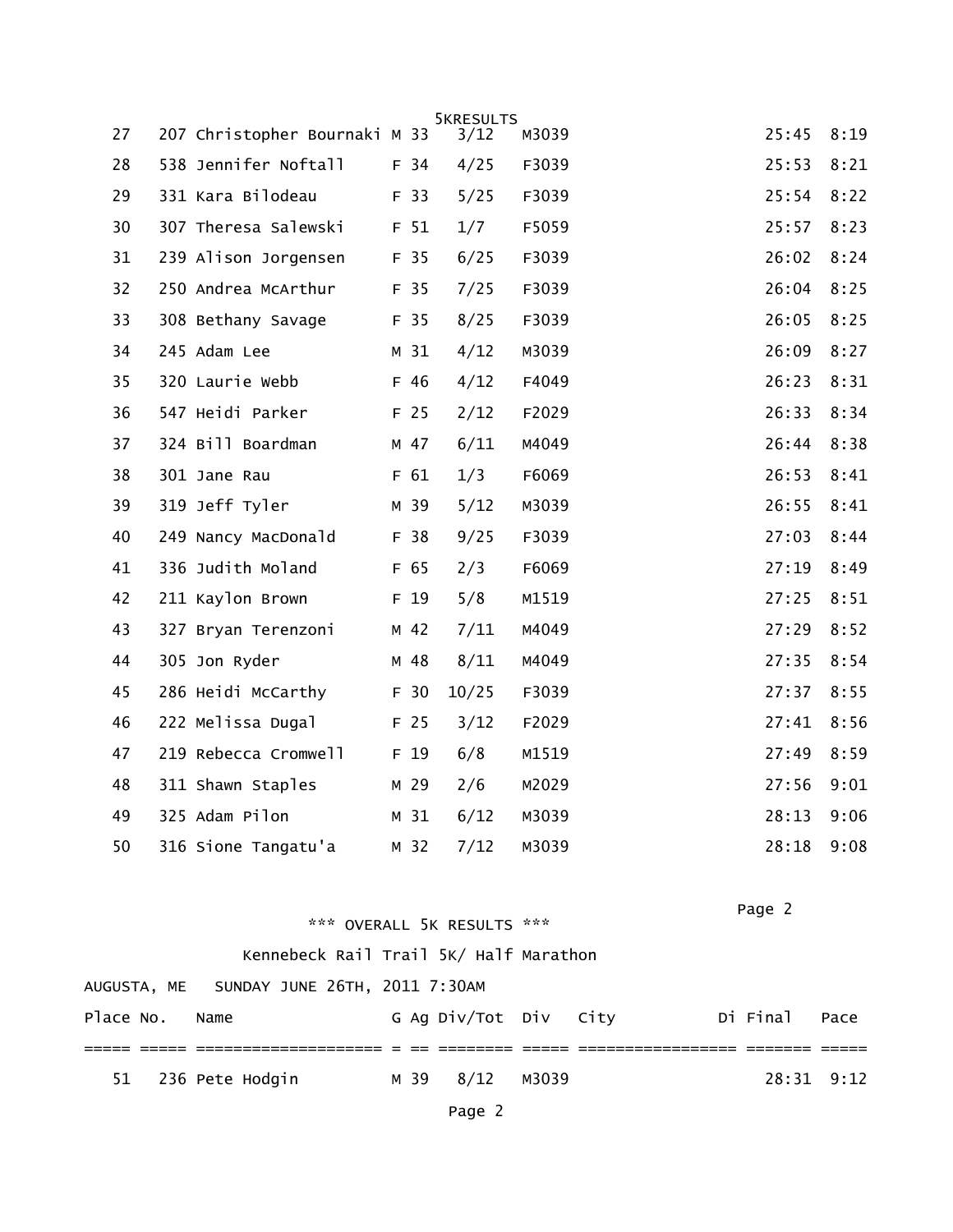| 52 | 204 Steven Berlan             | M 51     | <b>SKRESULTS</b><br>4/6 | M5059 |                     | 28:33 | 9:13        |
|----|-------------------------------|----------|-------------------------|-------|---------------------|-------|-------------|
| 53 | 228 Angie Furrow              | F 33     | 11/25                   | F3039 |                     | 28:41 | 9:15        |
| 54 | 231 Susan Grenier             | F 50     | 2/7                     | F5059 |                     | 28:43 | 9:16        |
| 55 | 334 Denise Pouilot            | F 47     | 5/12                    | F4049 |                     | 28:47 | 9:17        |
| 56 | 215 Brooks Campana            | M 28     | 3/6                     | M2029 |                     | 28:56 | 9:20        |
| 57 | 297 Andrew Peterson           | M 13     | 1/1                     | M119  |                     | 29:02 | 9:22        |
| 58 | 210 Chelsea Brochu            | F 21     | 4/12                    | F2029 |                     | 29:07 | 9:24        |
| 59 | 227 Marianne Fleischmann F 52 |          | 3/7                     | F5059 |                     | 29:09 | 9:24        |
| 60 | 348 WENDY LORD-LOCKHART F 42  |          | 6/12                    |       | F4049 HALLOWELL ME  | 29:42 | 9:35        |
| 61 | 328 Heidi Thomson             | F 39     | 12/25                   | F3039 |                     | 29:53 | 9:39        |
| 62 | 244 Michael LeClair           | M 22     | 4/6                     | M2029 |                     | 30:17 | 9:46        |
| 63 | 326 Megan Pouliot             | F 23     | 5/12                    | F2029 |                     | 30:18 | 9:47        |
| 64 | 237 Jill Jamison              | F 35     | 13/25                   | F3039 |                     | 30:32 | 9:51        |
| 65 | 233 Katie Grotton             | M 36     | 9/12                    | M3039 |                     | 30:36 | 9:53        |
| 66 | 235 Wendy Hart                | F 44     | 7/12                    | F4049 |                     | 30:38 | 9:53        |
| 67 | 340 ROGER ROCQUE              | M 58     | 5/6                     |       | M5059 MANCHESTER ME | 30:41 | 9:54        |
| 68 | 248 Cathy Mac Millan          | F 47     | 8/12                    | F4049 |                     |       | 31:05 10:02 |
| 69 | 294 Jessica Norton            | F 31     | 14/25                   | F3039 |                     |       | 31:11 10:04 |
| 70 | 296 Kristin Pare              | F 35     | 15/25                   | F3039 |                     |       | 31:21 10:07 |
| 71 | 240 Roger Katz                | M 62     | 3/4                     | M6069 |                     |       | 31:26 10:09 |
| 72 | 322 Hannah Wurgler            | F 21     | 6/12                    | F2029 |                     |       | 31:29 10:10 |
| 73 | 220 Jake Delosh               | M 31     | 10/12                   | M3039 |                     |       | 31:29 10:10 |
| 74 | 299 Phyllis Rand              | F 49     | 9/12                    | F4049 |                     |       | 31:38 10:12 |
| 75 | 295 Frank O'Hara              | M 60     | 4/4                     | M6069 |                     |       | 31:40 10:13 |
| 76 | 330 Daniel Cross              | M 52     | 6/6                     | M5059 |                     |       | 31:47 10:16 |
| 77 | 329 Karen Wood                | F 33     | 16/25                   | F3039 |                     |       | 31:49 10:16 |
| 78 | 303 Amy Rollins               | F 35     | 17/25                   | F3039 |                     |       | 32:00 10:20 |
| 79 | 288 Katherine Mckee           | $F$ 11   | 2/2                     | F119  |                     |       | 32:06 10:22 |
| 80 | 221 Kellie Dudley             | F 36     | 18/25                   | F3039 |                     |       | 32:08 10:22 |
| 81 | 338 Abreal Whitman            | $F_1$ 10 | 1/1                     | M0110 |                     |       | 32:13 10:24 |
| 82 | 201 Victoria Abbott           | F 30     | 19/25                   | F3039 |                     |       | 32:13 10:24 |
| 83 | 339 Randy Whitman             | M 47     | 9/11<br>Page 3          | M4049 |                     |       | 32:13 10:24 |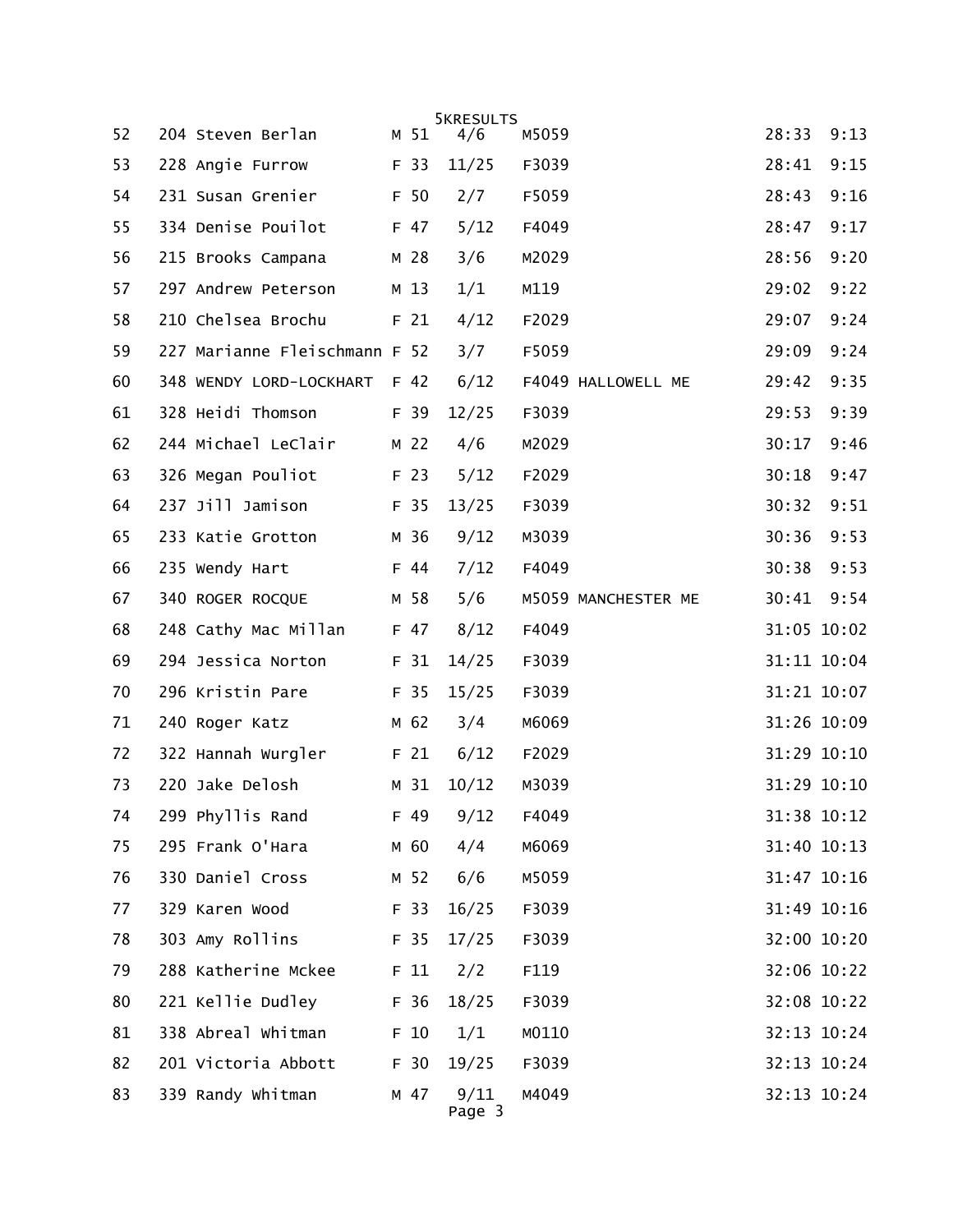| <b>SKRESULTS</b> |                          |                 |       |       |             |  |  |  |
|------------------|--------------------------|-----------------|-------|-------|-------------|--|--|--|
| 84               | 225 Karina Escajeda F 35 |                 | 20/25 | F3039 | 33:07 10:41 |  |  |  |
| 85               | 202 Megan Allen          | F 30            | 21/25 | F3039 | 33:11 10:42 |  |  |  |
| 86               | 302 Louise Roberge       | F 55            | 4/7   | F5059 | 33:45 10:54 |  |  |  |
| 87               | 218 Karen Condon         | F 49            | 10/12 | F4049 | 34:19 11:05 |  |  |  |
| 88               | 208 Audrey Braccio       | F 29            | 7/12  | F2029 | 34:47 11:14 |  |  |  |
| 89               | 246 Sarah Lee            | F 33            | 22/25 | F3039 | 35:08 11:20 |  |  |  |
| 90               | 553 Ellen Polky          | F 31            | 23/25 | F3039 | 36:28 11:46 |  |  |  |
| 91               | 539 William Norwood      | M 46            | 10/11 | M4049 | 36:34 11:48 |  |  |  |
| 92               | 315 Mavis Tangatu'a      | F <sub>13</sub> | 2/3   | M1114 | 37:14 12:01 |  |  |  |
| 93               | 527 Julie Millard        | F 48            | 11/12 | F4049 | 38:03 12:17 |  |  |  |
| 94               | 203 Helen Amazeen        | F 78            | 1/1   | F7099 | 38:06 12:18 |  |  |  |
| 95               | 335 Lisa La Montagne     | $F$ 44          | 12/12 | F4049 | 40:39 13:07 |  |  |  |
| 96               | 525 Alexis McCoy         | F 27            | 8/12  | F2029 | 41:24 13:22 |  |  |  |
| 97               | 536 Mary Nalley          | F 19            | 7/8   | M1519 | 41:38 13:26 |  |  |  |
| 98               | 313 Mark Sturgis         | M 45            | 11/11 | M4049 | 42:35 13:44 |  |  |  |
| 99               | 333 Sylvia Oulette       | F 65            | 3/3   | F6069 | 42:52 13:50 |  |  |  |
| 100              | 230 Jeanne Goodrich      | F 55            | 5/7   | F5059 | 43:08 13:55 |  |  |  |

### \*\*\* OVERALL 5K RESULTS \*\*\*

Page 3 - Page 3 - Page 3 - Page 3 - Page 3 - Page 3 - Page 3 - Page 3 - Page 3 - Page 3 - Page 3 - Page 3 - Page 3 - Page 3 - Page 3 - Page 3 - Page 3 - Page 3 - Page 3 - Page 3 - Page 3 - Page 3 - Page 3 - Page 3 - Page 3

## Kennebeck Rail Trail 5K/ Half Marathon

|           | AUGUSTA, ME SUNDAY JUNE 26TH, 2011 7:30AM |      |                        |       |      |             |      |
|-----------|-------------------------------------------|------|------------------------|-------|------|-------------|------|
| Place No. | Name                                      |      | G Ag Div/Tot Div       |       | City | Di Final    | Pace |
|           |                                           |      |                        |       |      |             |      |
| 101       | 332 Cathy Burnham                         | F 52 | 6/7                    | F5059 |      | 43:14 13:57 |      |
| 102       | 306 Jennifer Sabean                       | F 38 | 24/25                  | F3039 |      | 44:42 14:26 |      |
| 103       | 213 Melanie Calicchio                     | F 14 | 3/3                    | M1114 |      | 44:46 14:27 |      |
| 104       | 212 Theresa Calicchio                     | F 50 | 7/7                    | F5059 |      | 45:02 14:32 |      |
| 105       | 532 Eben Morrison                         | M 37 | 11/12                  | M3039 |      | 45:03 14:32 |      |
| 106       | 533 Sarah Nadeau                          | F 20 | 9/12                   | F2029 |      | 45:03 14:32 |      |
| 107       | 247 Erica Lee                             | F 25 | 10/12                  | F2029 |      | 47:27 15:19 |      |
| 108       | 452 Jody Dinsmore                         |      | $F$ 38 25/25<br>Page 4 | F3039 |      | 48:06 15:31 |      |